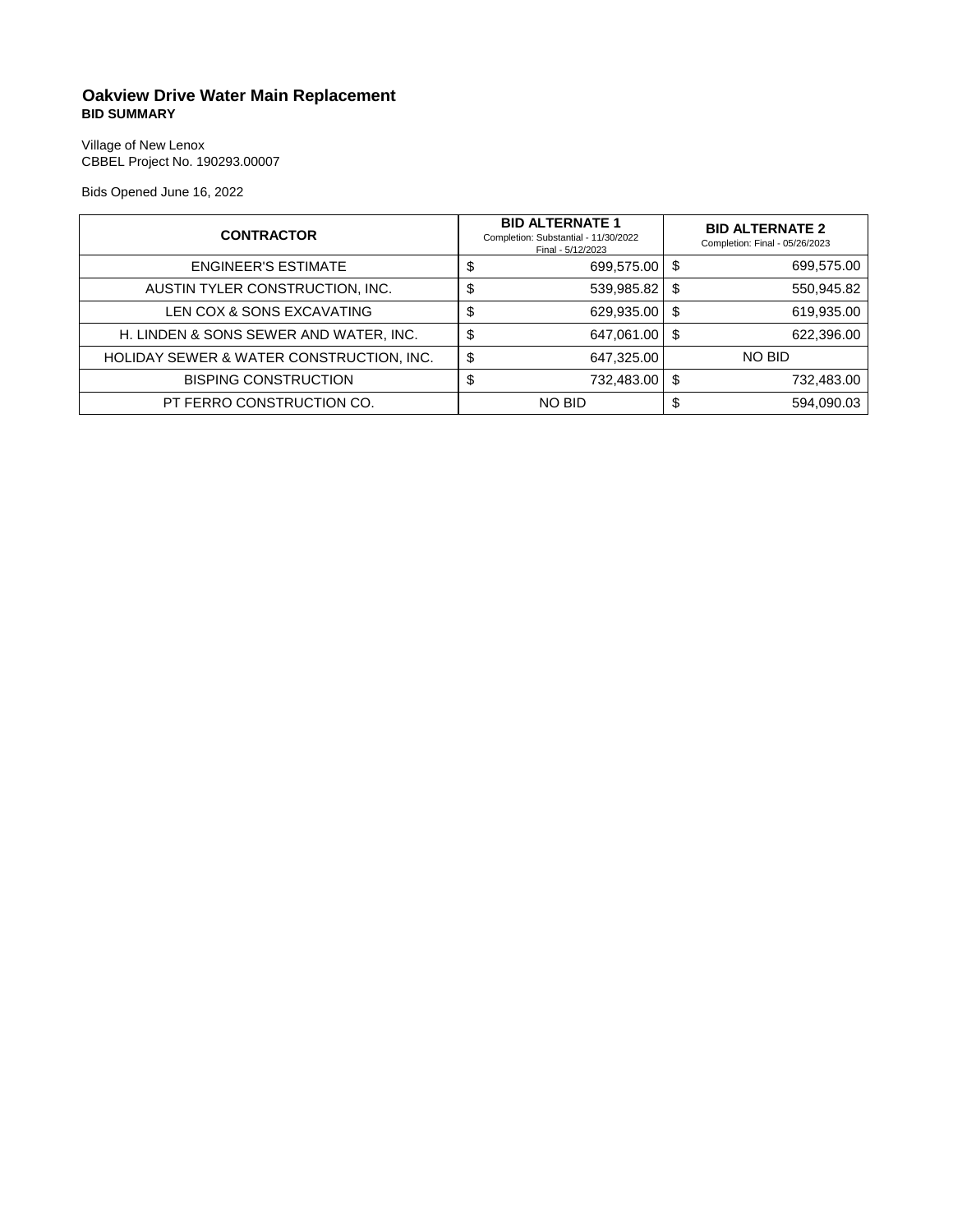## **Village of New Lenox** Oakview Drive Water Main Replacement Project **Bid Alternate #1 - Substantial Completion 11/30/2022, Final Completion 5/12/2023**

**CBBEL Project No. 190293.00007** 

|                                                            | Bids Opened June 16, 2022                                                |                   |                |                            |                                          |                    |                                      |                     |                                                            |                     |                                                               |                    |                             |                   |                           |  |               |
|------------------------------------------------------------|--------------------------------------------------------------------------|-------------------|----------------|----------------------------|------------------------------------------|--------------------|--------------------------------------|---------------------|------------------------------------------------------------|---------------------|---------------------------------------------------------------|--------------------|-----------------------------|-------------------|---------------------------|--|---------------|
|                                                            |                                                                          |                   |                | <b>ENGINEER'S ESTIMATE</b> | <b>AUSTIN TYLER CONSTRUCTION</b><br>INC. |                    | <b>LEN COX &amp; SONS EXCAVATING</b> |                     | <b>H. LINDEN &amp; SONS SEWER AND</b><br><b>WATER. INC</b> |                     | <b>HOLIDAY SEWER &amp; WATER</b><br><b>CONSTRUCTION, INC.</b> |                    | <b>BISPING CONSTRUCTION</b> |                   | PT FERRO CONSTRUCTION CO. |  |               |
| ITEM NO SP PAY CODE ITEM<br><b>QUANTITY</b><br><b>UNIT</b> |                                                                          | <b>UNIT PRICE</b> | <b>TOTAL</b>   | <b>UNIT PRICE</b>          | <b>TOTAL</b>                             | <b>UNIT PRICE</b>  | <b>TOTAL</b>                         | <b>UNIT PRICE</b>   | <b>TOTAL</b>                                               | <b>UNIT PRICE</b>   | <b>TOTAL</b>                                                  | <b>UNIT PRICE</b>  | <b>TOTAL</b>                | <b>UNIT PRICE</b> | <b>TOTAL</b>              |  |               |
|                                                            | TREE ROOT PRUNING<br>20101200                                            | EACH              |                | 150.00                     | 600.00                                   | 75.00 \$           | 300.00                               | 175.00 \$           | 700.00 \$                                                  | 110.00              | 440.00 \$                                                     | 95.00              | 380.00                      |                   | 16.00                     |  |               |
| 2                                                          | TREE PRUNING (1 TO 10 INCH DIAMETER)<br>20101300                         | EACH              |                | 100.00                     | 100.00                                   | $100.00$ :         | 100.00                               | 450.00              | 450.00 \$                                                  | 100.00              | 100.00                                                        | $105.00$ \;        | $105.00$ :                  | $1.00$ \ \$       | 1.00                      |  | $\sim$        |
| $\overline{\mathbf{3}}$                                    | 20101350<br>TREE PRUNING (OVER 10 INCH DIAMETER)                         | EACH              |                | 125.00                     | 375.00 \$                                |                    | 450.00                               | 750.00              | $2.250.00$ $\mid$ 3                                        | 200.00              | 600.00 \$                                                     |                    | $330.00$ \$                 |                   | 3.00                      |  | $\sim$        |
| $\overline{4}$                                             | REMOVAL AND DISPOSAL OF UNSUITABLE MATERIAL<br>20201200                  | CU YD             | 48             | 50.00<br>$\sim$            |                                          |                    | 0.48                                 | 55.00               | $2.640.00$ \.                                              | 62.00               | $2.976.00$ $\pm$                                              | $5.00$ $\mid$ 3    | $240.00$ $\pm$              | $32.00$ \ \;      | 1.536.00                  |  | $\sim$        |
| - 5                                                        | <b>INLET AND PIPE PROTECTION</b><br>28000500                             | EACH              | $10^{-1}$      | 200.00                     | $2.000.00$ :                             | $150.00$ \$        | 1.500.00                             | 200.00              | 2.000.00                                                   | 140.00              | 1.400.00                                                      | $110.00$ \;        | 1,100.00                    | 283.00            | 2,830.00                  |  | $\sim$        |
| 6                                                          | 28000510<br><b>INLET FILTERS</b>                                         | EACH              | 13             | $150.00$ \$<br>IS.         | $1.950.00$ \ \$                          | $125.00$ \$        | $1.625.00$ \$                        | 200.00 \$           | $2.600.00$ \ \$                                            | 140.00 \$           | $1.820.00$ \ \$                                               | 110.00 \$          | $1.430.00$ \ \$             | 310.00 \$         | 4.030.00                  |  | $\sim$        |
| $\overline{7}$                                             | AGGREGATE SUBGRADE IMPROVEMENT<br>30300001                               | CU YD             | 48             | $50.00$ 9                  | $2.400.00$ \$                            | $0.01$ S           |                                      | $55.00$ \ \$        | $2.640.00$ \$                                              | 49.00 \$            | $2.352.00$ \ \$                                               | $5.00$ \ \$        | 240.00 \$                   | $46.00$ \ \$      | 2.208.00                  |  | $\sim$        |
| -8                                                         | 56103000<br>DUCTILE IRON WATER MAIN 6'                                   | <b>FOOT</b>       | 95             | 115.00                     | 10.925.00                                | 125.00             | 11.875.00                            | 100.00              | 9.500.00                                                   | 104.00              | 9.880.00                                                      | 30.00              | 2.850.00                    | 138.00            | 13.110.00                 |  | $\sim$        |
| -9                                                         | 56103100<br>DUCTILE IRON WATER MAIN 8"                                   | <b>FOOT</b>       | 1370           | 125.00                     | 171.250.00                               | $103.00$ \$        | 141.110.00                           | $107.00$ \$         | 146,590.00                                                 | 140.00 \$           | 191.800.00                                                    | $175.00$ \ \$      | 239.750.00                  | 166.00 \$         | 227.420.00                |  | $\sim$        |
| 10                                                         | <b>WATER VALVES 8"</b><br>56105000                                       | EACH              |                | 2.500.00                   | 7.500.00                                 | 2.870.00           | 8.610.00                             | 2.250.00            | 6.750.00                                                   | 2.400.00            | 7.200.00                                                      | .500.00            | 4.500.00                    | 2.805.00          | 8.415.00                  |  | $\sim$        |
| 11                                                         | ADJUSTING SANITARY SEWERS, 8-INCH DIAMETER OR LESS<br>56300100           | <b>FOOT</b>       | 150            | $75.00$ \ \$               | 11.250.00                                | $90.00$ \$         | 13.500.00                            | $150.00$ \$         | 22,500.00                                                  | 48.00 \$            | $7.200.00$ $\mid$ 3                                           | $25.00$ \ \$       | 3.750.00                    | $143.00$ \ \$     | 21.450.00                 |  | $\sim$ $-$    |
| 12                                                         | FIRE HYDRANTS TO BE REMOVED<br>56400500                                  | EACH              |                | 850.00                     | $2,550.00$ \$                            | 750.00 \$          | $2,250.00$ :                         | 1,605.00 \$         | 4,815.00 \$                                                | 750.00 \$           |                                                               | $500.00$ \$        | $1.500.00$                  | $1,512.00$ \\$    | 4,536.00                  |  | $\sim$        |
| 13                                                         | 56400820<br>FIRE HYDRANT WITH AUXILIARY VALVE AND VALVE BOX              | EACH              |                | 7,500.00                   | 37.500.00                                | 7.825.00 \$        | 39.125.00                            | 6.500.00            | 32.500.00                                                  | $7.000.00$ $\mid$ 3 | 35,000.00                                                     | 8.500.00           | 42,500.00                   | 4.292.00          | 21.460.00                 |  | $\sim$        |
| 14                                                         | VALVE VAULTS, TYPE A, 4'-DIAMETER, TYPE 1 FRAME, CLOSED LID<br>60248700  | EACH              |                | 3.500.00                   | 10.500.00                                | 2.550.00           | 7.650.00                             | 2.250.00            | 6.750.00                                                   | 2.600.00            | 7.800.00                                                      | 1.500.00           | 4.500.00                    | 3.061.00          | 9.183.00                  |  | $\sim$        |
| 15                                                         | <b>MOBILIZATION</b><br>67100100                                          | L SUM             |                | 28.000.00                  | 28,000.00                                | 20.000.00          | 20.000.00                            | 25.000.00           | 25.000.00                                                  | 25.000.00           | 25.000.00                                                     | 25.000.00          | 25.000.00                   | 8.873.00          | 8.873.00                  |  | $\sim$        |
| 16                                                         | X2080250<br><b>TRENCH BACKFILL, SPECIAL</b>                              | CU YD             | 985            | 75.00                      | 73.875.00                                | $0.01$ S           | 9.85                                 | 50.00               | 49.250.00                                                  | 10.00               | 9.850.00                                                      | 1.00               | 985.00                      | 49.00             | 48.265.00                 |  | $\sim$        |
| 17                                                         | X5610746<br><b>WATER MAIN LINE STOP 6</b>                                | EACH              |                | 5.000.00                   | 5.000.00                                 | $5.000.00$ \$      | $5.000.00$ $\mid$ 3                  | $6.775.00$ \;       | $6.775.00$ \ \;                                            | $4.000.00$ $\mid$ 3 | 4.000.00                                                      | $3.500.00$ \$      | $3.500.00$ \ \;             | 21.515.00         | 21.515.00                 |  | $\sim$        |
| 18                                                         | XX006238<br>STORM SEWER DUCTILE IRON 15"                                 | <b>FOOT</b>       | 41             | $150.00$ \$                | $6.150.00$ \ \$                          | 180.00 \$          | 7.380.00 \$                          | 175.00 \$           | 7.175.00 \$                                                | 173.00 \$           | 7.093.00 \$                                                   | $215.00$ \$        | $8.815.00$ $\mid$ 3         | 452.00 \$         | 18.532.00                 |  | $\sim$        |
| 19                                                         | <b>CONSTRUCTION LAYOUT</b><br>Z0013798                                   | L SUM             |                | 7.500.00                   | 7.500.00                                 | 20.000.00          | 20.000.00                            | 7.500.00            | 7.500.00                                                   | 10.000.00           | 10.000.00                                                     | 1.500.00           | 1.500.00                    | 7.781.00          | 7.781.00                  |  | $\sim$        |
| 20                                                         | Z0017400<br>DRAINAGE & UTILITY STRUCTURES TO BE ADJUSTED                 | EACH              |                | 750.00                     | 2.250.00                                 | 725.00 \$          | 2.175.00                             | 750.00 \$           | 2.250.00                                                   | 1.200.00            | 3.600.00                                                      | 500.00 \$          | 1.500.00                    | 1.640.00          | 4.920.00                  |  | $\sim$        |
| - 21                                                       | CLASS D PATCHES, SPECIAL, 6 INCH<br>N/A                                  | SQ YD             | 1500           | 60.00                      | 90.000.00 \$                             |                    | 81.000.00                            | 63.00               | 94.500.00                                                  | 74.00               | 111.000.00                                                    | 52.00              | 78,000.00                   | 68.00             | 102.000.00                |  | $\sim$        |
| 22                                                         | <b>EXPLORATION TRENCH, SPECIAL</b><br>N/A                                | <b>FOOT</b>       | 50             | 50.00                      | 2.500.00                                 | 50.00              | 2.500.00                             | 75.00               | 3.750.00                                                   | 32.00               | 1.600.00                                                      | 25.00              | 1.250.00                    | 227.00            | 11.350.00                 |  | $\sim$ $-$    |
| -23                                                        | N/A<br><b>HYDRANT FLOW TESTING</b>                                       | EACH              | $\overline{2}$ | 750.00 \$                  | $1.500.00$ \ \$                          | $1.250.00$ \ \$    | $2.500.00$ \ \$                      | $900.00$ \$         | $1.800.00$ \ \$                                            | $2.000.00$ \$       | $4.000.00$ \ \$                                               | $250.00$ \$        | 500.00 \$                   | $1.556.00$ \ \$   | 3.112.00                  |  | $\sim$        |
| -24                                                        | <b>IRRIGATION REPAIR</b><br>N/A                                          | <b>UNIT</b>       | 5000           | $1.00$ 9                   | 5.000.00                                 | $1.00$ \ \$        | 5.000.00                             | $1.00$ \ \$         | 5.000.00                                                   | $1.00$ $\vert$ 5    | 5.000.00                                                      | $1.00$ \$          | 5.000.00                    | $1.00$ $\mid$     | 5.000.00                  |  | $\sim$        |
| 25                                                         | N/A<br>MISCELLANEOUS ADDITIONS AT THE VILLAGE'S DISCRETION               | <b>UNIT</b>       | 20000          |                            | $20.000.00$ \$                           | $1.00 \, \text{S}$ |                                      | $1.00 \quad$ \$     | $20.000.00$ \ \$                                           | $1.00 \, \text{S}$  |                                                               | $1.00 \, \text{S}$ |                             |                   | 20.000.00                 |  | $\sim$ $-$    |
| - 26                                                       | PARKWAY RESTORATION-SEEDING<br>N/A                                       | SQ YD             | 1650           | 16.00                      | 26,400.00 \$                             | $10.50$ :          | 17.325.00                            | $15.00$ \$          | 24.750.00 9                                                | 10.00               | 16,500.00                                                     | $12.00$ $\mid$ 3   | 19,800.00                   | 7.00 \$           | 11,550.00                 |  | $\sim$        |
| 27                                                         | N/A<br><b>RECORD DRAWINGS</b>                                            | <b>LSUM</b>       |                | 1.500.00                   | 1.500.00                                 | 1.000.00           | 1.000.00                             | 5.000.00            | 5.000.00                                                   | 5.000.00            | 5.000.00                                                      | 100.00             | 100.00                      | 5.387.00          | 5.387.00                  |  | $\sim$        |
| 28                                                         | N/A<br>SHUTDOWN CONNECTION TO EXISTING WATER MAIN                        | EACH              |                | 3.500.00                   | $7.000.00$ :                             | $7.500.00$ \$      | 15,000.00 \$                         | $3.000.00$ \$       | $6.000.00$ \ 3                                             | $5.000.00$ \$       | $10.000.00$ \ \$                                              | $5.500.00$ \$      | 11.000.00 \$                | 12.365.00 \$      | 24.730.00                 |  | $\sim$        |
| - 29                                                       | <b>TEMPORARY STONE</b><br>N/A                                            | <b>LSUM</b>       |                | 5.000.00                   | 5.000.00                                 |                    | $0.01$ $\pm$                         | 3.500.00            | 3.500.00                                                   | 100.00              | 100.00                                                        | 5.000.00           | 5.000.00                    | 6.512.00          | 6.512.00                  |  | $\sim$        |
| 30                                                         | N/A<br>TRAFFIC CONTROL AND PROTECTION (SPECIAL)                          | <b>LSUM</b>       |                | 20.000.00                  | 20.000.00                                | 20.000.00 \$       | 20.000.00                            | 10.000.00           | 10.000.00                                                  | 29.400.00           | 29.400.00                                                     | 25.000.00          | 25,000.00                   | 8.325.00          | 8.325.00                  |  | $\sim$        |
| 31                                                         | VALVE BOXES TO BE ABANDONED<br>N/A                                       | EACH              |                | 300.00                     | 600.00                                   | 400.00 \$          | 800.00                               | 250.00              | 500.00                                                     | 50.00               | 100.00                                                        | 500.00             | 1.000.00                    | 567.00            | 1.134.00                  |  | $\sim$        |
| 32                                                         | WATER SERVICE REPLACEMENT - INTERIOR RESTORATION<br>N/A                  | EACH              |                | 3.500.00                   | 3.500.00 \$                              | $500.00$ \$        | $500.00$ :                           | $5.000.00$ $\mid$ 3 | 5.000.00                                                   | 5.000.00            | 5.000.00                                                      | 1.500.00           | 1.500.00                    | 7.781.00          | 7.781.00                  |  | $\sim$        |
| 33                                                         | WATER SERVICE REPLACEMENT (PRIVATE) - LEAD SERVICE REPLACEMEN<br>N/A     | <b>FOOT</b>       | $50 -$         | 100.00                     | 5.000.00                                 | 61.00 \$           | 3.050.00                             | 150.00              | 7.500.00                                                   | 140.00              | 7.000.00                                                      | 75.00              | 3.750.00                    | 162.00            | 8.100.00                  |  | $\sim$        |
| -34                                                        | WATER SERVICE REPLACEMENT (PUBLIC), LONG SIDE (1.5" DIA. OR LESS)<br>N/A | EACH              | 15             | 5.000.00                   | 75.000.00                                | $3.250.00$ \ \$    | 48.750.00 \$                         | $4.000.00$ \$       | 60,000.00 \$                                               | $4.000.00$ \$       | $60.000.00$ \ \$                                              | $4.950.00$ \$      | 74.250.00 \$                | $3.960.00$ \$     | 59.400.00                 |  | $\sim$        |
| 35                                                         | N/A<br>WATER SERVICE REPLACEMENT (PUBLIC), SHORT SIDE (1.5" DIA. OR LESS | EACH              | 14             | 3.750.00                   | 52,500.00                                | $2.850.00$ \ \$    | 39.900.00                            | 3.000.00            | 42.000.00                                                  | 3.000.00            | 42.000.00                                                     | 4.050.00           | 56.700.00                   | 2.287.00          | 32.018.00                 |  | $\sim$        |
|                                                            | * DENOTES SPECIAL PROVISION                                              |                   |                |                            |                                          |                    |                                      |                     |                                                            |                     |                                                               |                    |                             |                   |                           |  |               |
|                                                            |                                                                          |                   |                | <b>TOTAL</b>               | 699.575.00                               |                    | 539.985.82                           |                     | 629,935.00                                                 |                     | 647.061.00                                                    |                    | 647.325.00                  |                   | 732,483.00                |  | <b>NO BID</b> |